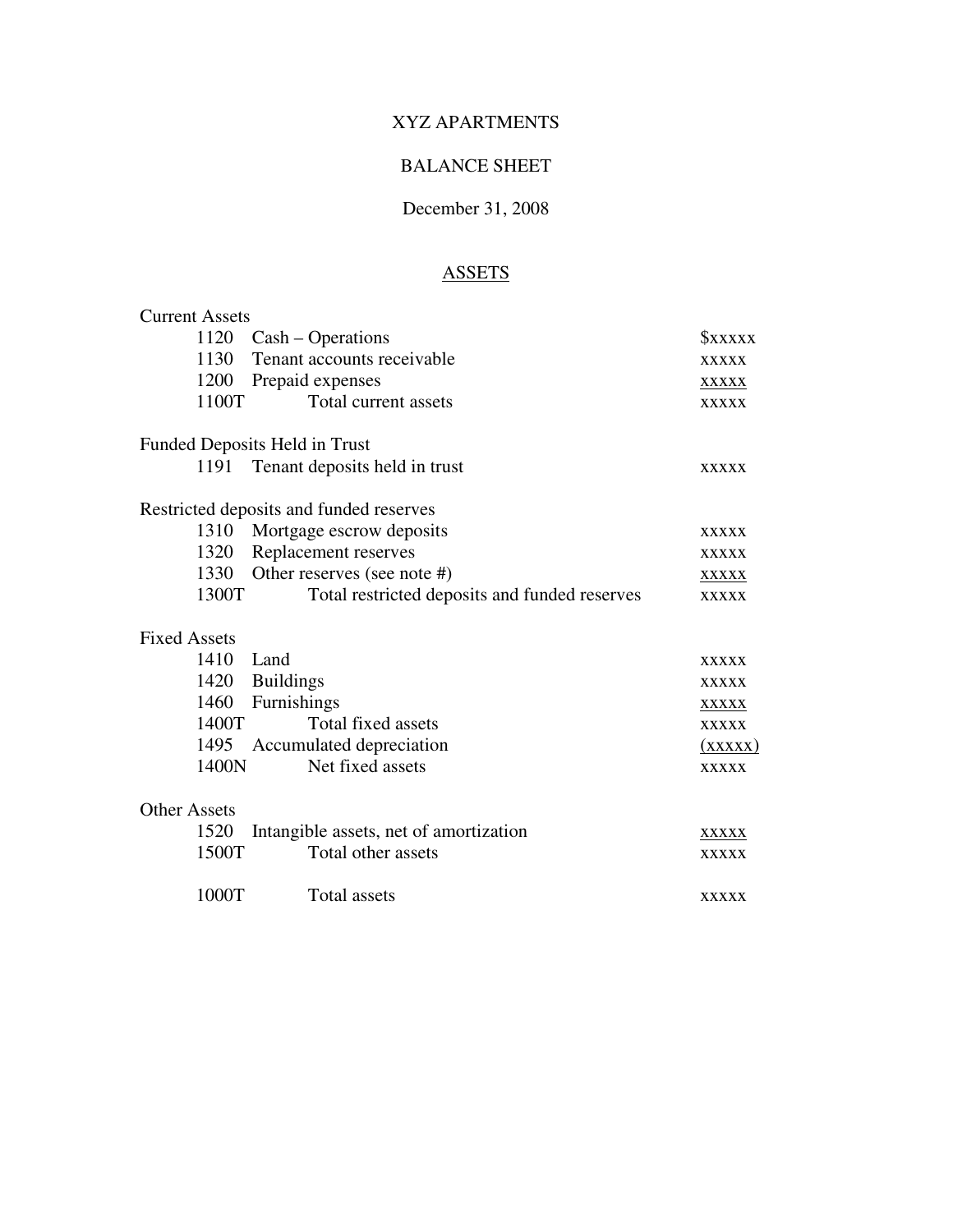# BALANCE SHEET

#### December 31, 2008

# LIABILITIES AND PARTNERS EQUITY

| <b>Current Liabilities</b> |                                                     |              |  |
|----------------------------|-----------------------------------------------------|--------------|--|
| 2110                       | Accounts payable – operations                       | <b>XXXXX</b> |  |
| 2113                       | Accounts Payable – entity                           |              |  |
|                            | Accrued management fee payable<br>2123              |              |  |
| 2131                       | Accrued interest payable - first mortgage           | <b>XXXXX</b> |  |
| 2170                       | Mortgage note payable – first mortgage (short term) | <b>XXXXX</b> |  |
| 2210                       | Prepaid revenue                                     | <b>XXXXX</b> |  |
| 2122T                      | <b>Total Current Liabilities</b>                    | <b>XXXXX</b> |  |
| <b>Deposit Liabilities</b> |                                                     |              |  |
| 2191                       | Tenant security deposits                            | <b>XXXXX</b> |  |
|                            | Long-term liabilities (net of current portions)     |              |  |
| 2320                       | Mortgage note payable – first                       | <b>XXXXX</b> |  |
| 2390                       | Miscellaneous long-term liabilities                 | <b>XXXXX</b> |  |
|                            | Detail – Miscellaneous long-term liabilities        |              |  |
|                            | Description                                         |              |  |
| 2390-010                   | Developer Fee Payable<br><b>XXXXX</b>               |              |  |
|                            | 2300T Total long-term liabilities                   | <b>XXXXX</b> |  |
|                            | 2000T Total Liabilities                             | <b>XXXXX</b> |  |
| Partner's Equity           |                                                     |              |  |
|                            | 3130 Partner's equity                               | <b>XXXXX</b> |  |
|                            | 2033T Total liabilities and partner's equity        | <b>XXXXX</b> |  |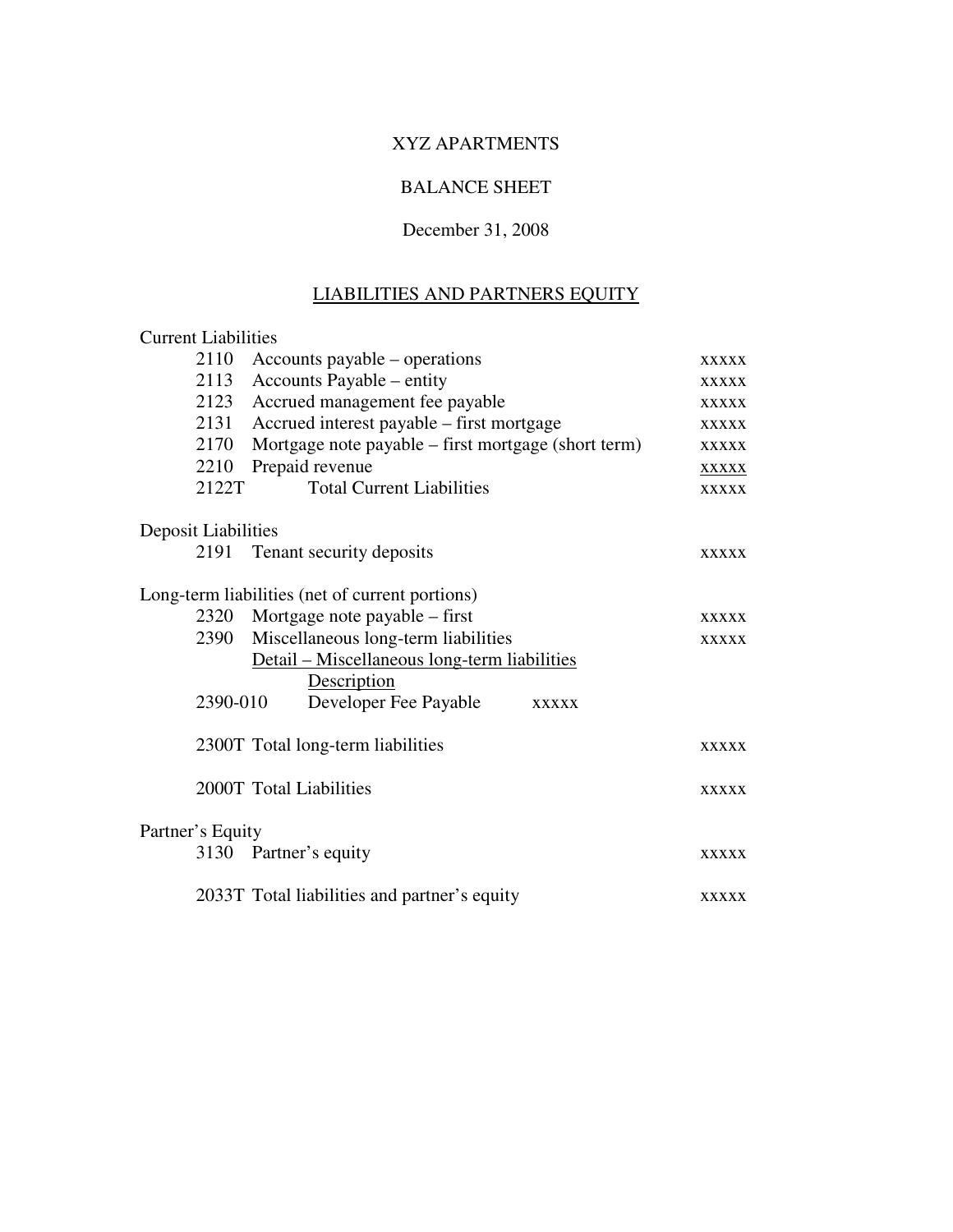### PROFIT AND LOSS DATA

|           | Rental revenue    |                                                     |              |
|-----------|-------------------|-----------------------------------------------------|--------------|
|           | 5120              | Rent revenue – gross potential                      | <b>XXXXX</b> |
|           | 5190              | <b>Miscellaneous Rent Revenue</b>                   | <b>XXXXX</b> |
|           | 5100T             | Total rent revenue                                  | <b>XXXXX</b> |
| Vacancies |                   |                                                     |              |
|           | 5220              | Apartments                                          | (xxxxx)      |
|           | 5250              | Rental concessions                                  | (xxxxx)      |
|           | 5200T             | Total vacancies                                     | (xxxxx)      |
|           | 5152N             | Net rental revenue                                  | <b>XXXXX</b> |
|           | Financial revenue |                                                     |              |
|           |                   | 5410 Financial revenue – project operations         | <b>XXXXX</b> |
|           |                   | 5440 Revenue from investments – replacement reserve | <b>XXXXX</b> |
|           | 5400T             | Total financial revenue                             | <b>XXXXX</b> |
|           | Other revenue     |                                                     |              |
|           | 5910              | Laundry and vending                                 | <b>XXXXX</b> |
|           | 5920              | Tenant charges                                      | <b>XXXXX</b> |
|           | 5900T             | Total other revenue                                 | <b>XXXXX</b> |
|           | 5000T             | <b>Total Revenue</b>                                | <b>XXXXX</b> |
|           |                   | Administrative expenses                             |              |
|           | 6210              | Advertising & marketing                             | <b>XXXXX</b> |
|           | 6250              | Other renting expenses                              | <b>XXXXX</b> |
|           | 6311              | Office expenses                                     | <b>XXXXX</b> |
|           | 6320              | Management fee                                      | <b>XXXXX</b> |
|           | 6330              | Manager or superintendent salaries                  | <b>XXXXX</b> |
|           | 6331              | Administrative rent free unit                       | <b>XXXXX</b> |
|           | 6340              | Legal expense                                       | <b>XXXXX</b> |
|           | 6350              | Audit                                               | <b>XXXXX</b> |
|           | 6370              | <b>Bad</b> debts                                    | <b>XXXXX</b> |
|           | 6392              | miscellaneous administrative                        | <b>XXXXX</b> |
|           | 6263T             | Total administrative expenses                       | <b>XXXXX</b> |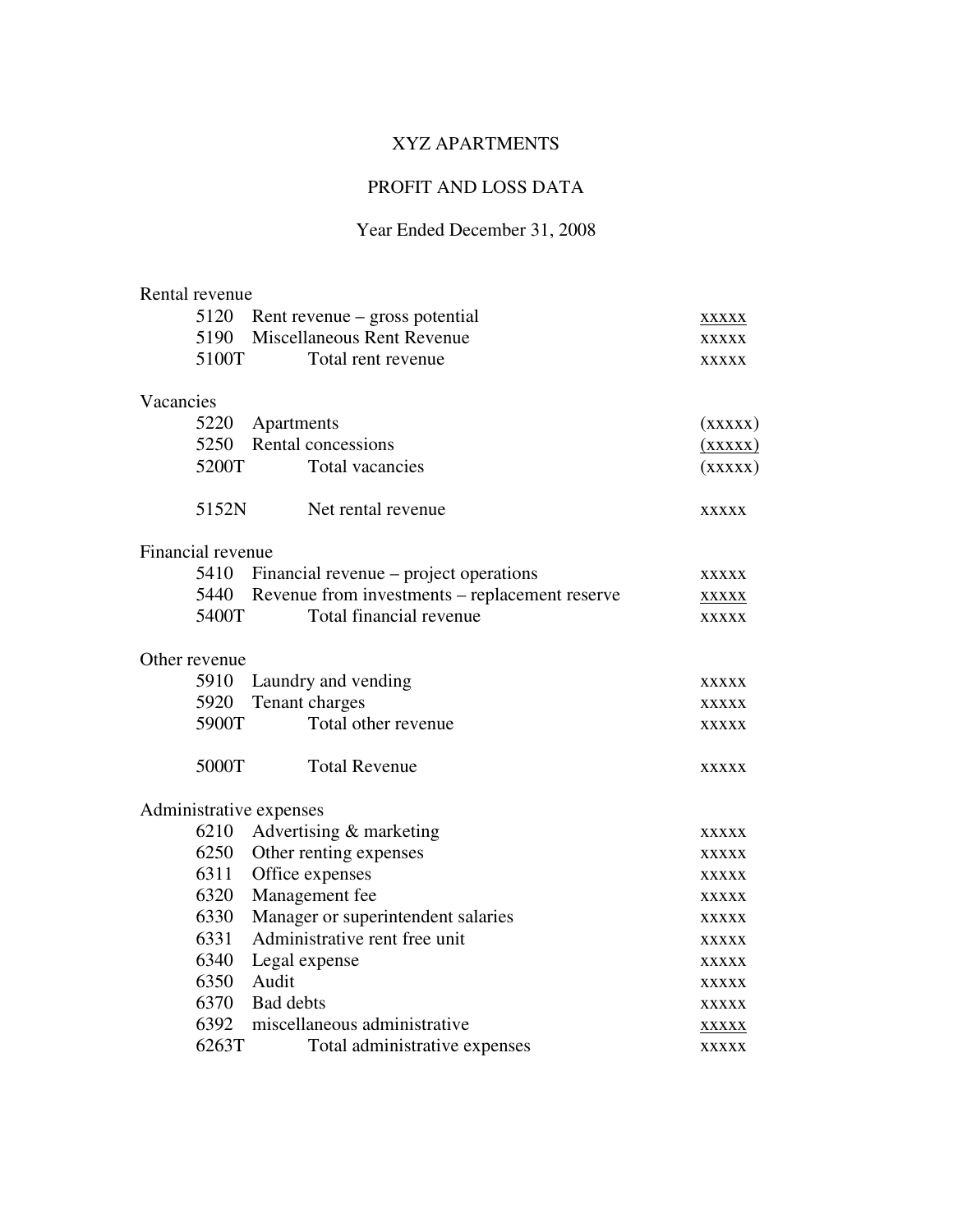# PROFIT AND LOSS DATA - continued

| Utility expenses    |                                                           |              |  |  |
|---------------------|-----------------------------------------------------------|--------------|--|--|
| 6450<br>Electricity |                                                           |              |  |  |
|                     | 6451 Water                                                | <b>XXXXX</b> |  |  |
| 6452 Gas            |                                                           | <b>XXXXX</b> |  |  |
| 6453                | Sewer                                                     | <b>XXXXX</b> |  |  |
| 6400T               | Total utility expenses                                    | <b>XXXXX</b> |  |  |
|                     | Operating and maintenance expenses                        |              |  |  |
| 6510                | Payroll                                                   | <b>XXXXX</b> |  |  |
| 6515                | Supplies                                                  | <b>XXXXX</b> |  |  |
| 6520                | Contracts                                                 | <b>XXXXX</b> |  |  |
| 6521                | Operating and maintenance rent free unit                  | <b>XXXXX</b> |  |  |
| 6525                | Garbage and trash removal                                 | <b>XXXXX</b> |  |  |
| 6590                | Miscellaneous operating and maintenance expenses          | <b>XXXXX</b> |  |  |
| 6500T               | Total operating and maintenance expenses                  | <b>XXXXX</b> |  |  |
| Taxes and Insurance |                                                           |              |  |  |
| 6710                | Real estate taxes                                         | <b>XXXXX</b> |  |  |
| 6711                | Payroll Taxes                                             | <b>XXXXX</b> |  |  |
| 6720                | Property and liability insurance                          | <b>XXXXX</b> |  |  |
| 6722                | Workmen's compensation                                    | <b>XXXXX</b> |  |  |
| 6723                | Health insurance and other employee benefits              | <b>XXXXX</b> |  |  |
| 6790                | Miscellaneous taxes, licenses, permits and insurance      | <b>XXXXX</b> |  |  |
| 6700T               | Total taxes and insurance                                 | <b>XXXXX</b> |  |  |
| Financial expenses  |                                                           |              |  |  |
| 6820                | Interest on mortgage notes                                | <b>XXXXX</b> |  |  |
| 6850                | Mortgage insurance premium/service charge                 | <b>XXXXX</b> |  |  |
| 6890                | Miscellaneous financial expenses                          | <b>XXXXX</b> |  |  |
| 6800T               | Total financial expenses                                  | <b>XXXXX</b> |  |  |
|                     | 6000T Total expenses before depreciation and amortization | <b>XXXXX</b> |  |  |
|                     | 5060T Profit (loss) before depreciation and amortization  | <b>XXXXX</b> |  |  |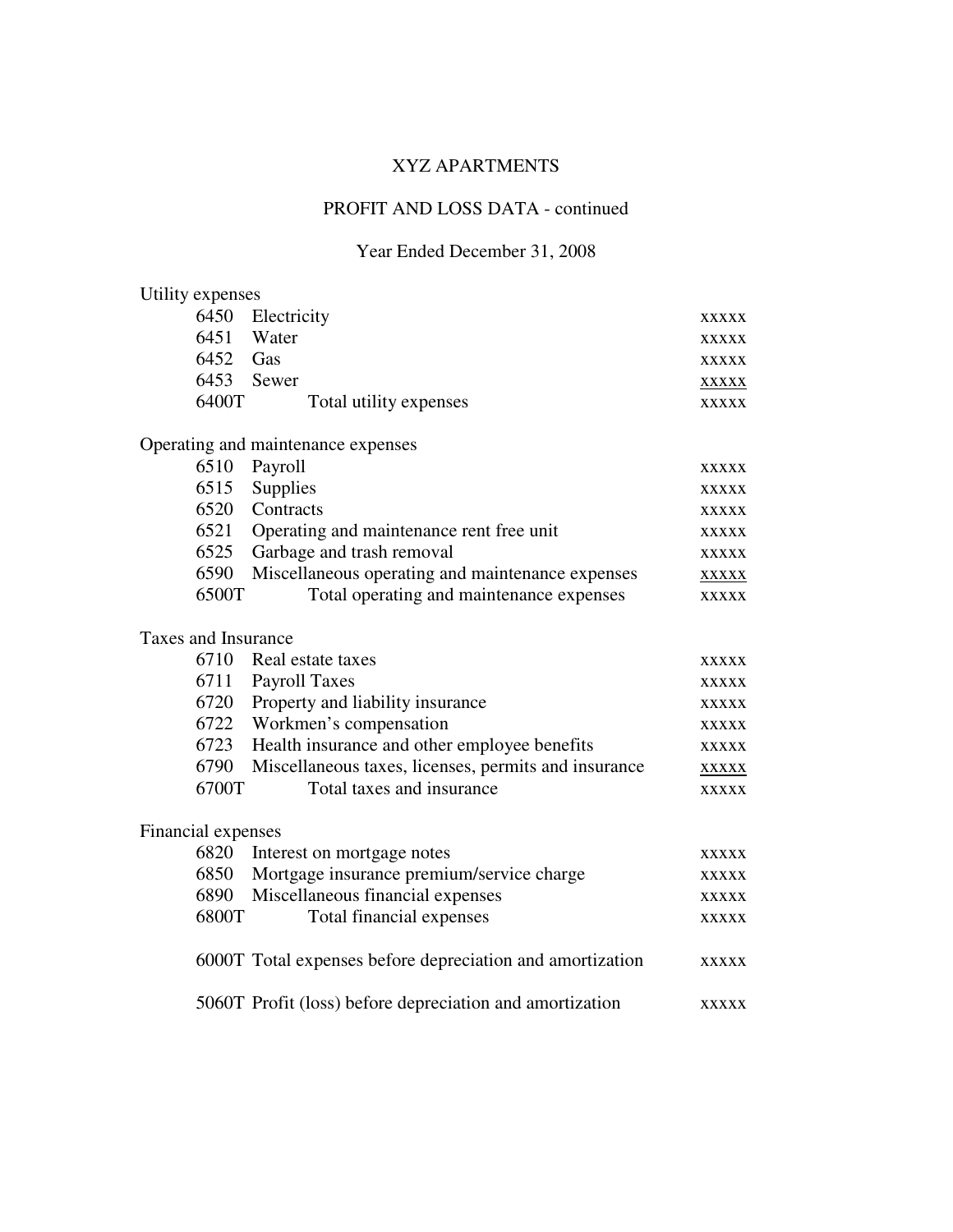# PROFIT AND LOSS DATA - continued

|                                                                                                                                                |          |                                                                                                                                 | Depreciation and amortization                                                                                                                       |              |              |
|------------------------------------------------------------------------------------------------------------------------------------------------|----------|---------------------------------------------------------------------------------------------------------------------------------|-----------------------------------------------------------------------------------------------------------------------------------------------------|--------------|--------------|
|                                                                                                                                                | 6600     | Depreciation                                                                                                                    |                                                                                                                                                     |              | <b>XXXXX</b> |
|                                                                                                                                                | 6610     | Amortization                                                                                                                    |                                                                                                                                                     |              | <b>XXXXX</b> |
|                                                                                                                                                | 5060N    |                                                                                                                                 | Operating profit (loss)                                                                                                                             |              | <b>XXXXX</b> |
|                                                                                                                                                |          |                                                                                                                                 | Corporate or mortgagor revenue and expenses                                                                                                         |              |              |
|                                                                                                                                                | 7190     |                                                                                                                                 | Other expenses                                                                                                                                      |              | <b>XXXXX</b> |
|                                                                                                                                                |          |                                                                                                                                 | Detail – Other expenses<br>Description                                                                                                              |              |              |
|                                                                                                                                                | 7190-010 |                                                                                                                                 | Asset management fee                                                                                                                                | <b>XXXXX</b> |              |
|                                                                                                                                                | 7190-010 |                                                                                                                                 | Partnership management fee                                                                                                                          | <b>XXXXX</b> |              |
|                                                                                                                                                |          |                                                                                                                                 | 7100T Net entity expenses                                                                                                                           |              | <b>XXXXX</b> |
|                                                                                                                                                | 3250     |                                                                                                                                 | Net profit (loss)                                                                                                                                   |              | <b>XXXXX</b> |
| S1000-20<br>Total mortgage principal payments required during<br>the year.                                                                     |          |                                                                                                                                 | <b>XXXXX</b>                                                                                                                                        |              |              |
| S1000-020<br>Total of 12 monthly deposits during the year into<br>the replacement reserve account, as required by the<br>regulatory agreement. |          |                                                                                                                                 | <b>XXXXX</b>                                                                                                                                        |              |              |
| S1000-030                                                                                                                                      |          | Replacement reserves or residual receipts releases<br>which are included as expense items on this profit<br>and loss statement. |                                                                                                                                                     | <b>XXXXX</b> |              |
| S1000-040                                                                                                                                      |          |                                                                                                                                 | Project improvement reserve releases under the<br>flexible subsidy program that are included as<br>expense items on this profit and loss statement. |              | <b>XXXXX</b> |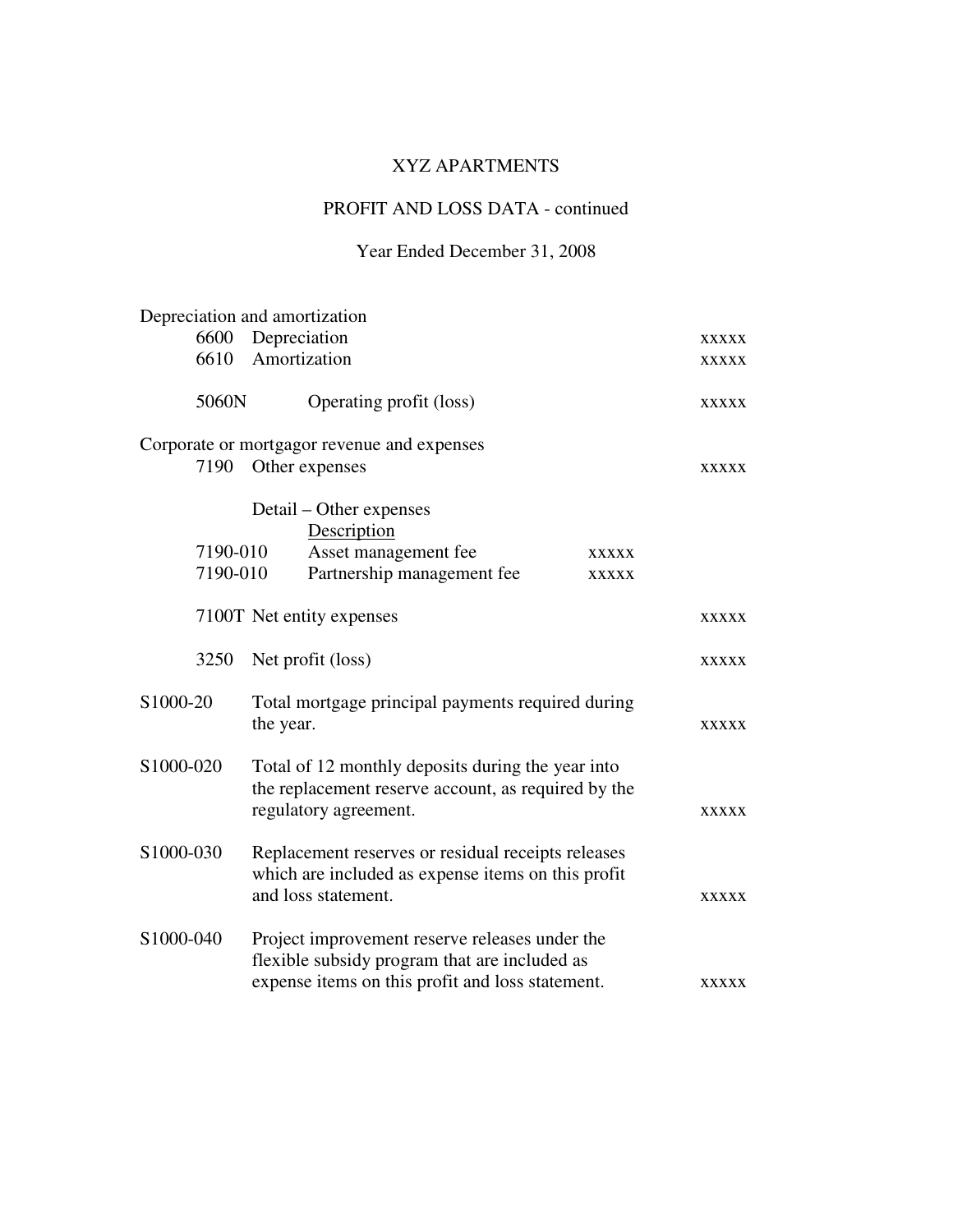#### STATEMENT OF CASH FLOWS DATA Increases (decrease) in Cash

| Cash flows from operating activities |                                                                  |                           |
|--------------------------------------|------------------------------------------------------------------|---------------------------|
| S1200-010                            | Rental receipts                                                  | <b>XXXXX</b>              |
| S1200-020                            | Interest receipts                                                | <b>XXXXX</b>              |
| S1200-030                            | Other operating receipts                                         | <b>XXXXX</b>              |
| S1200-040                            | Total receipts                                                   | <b>XXXXX</b>              |
| S <sub>1200</sub> -050               | Administrative                                                   | (xxxxx)                   |
| S1200-070                            | Management fee                                                   | (xxxxx)                   |
| S1200-090                            | <b>Utilities</b>                                                 | (xxxxx)                   |
| S1200-100                            | Salaries and wages                                               | (xxxxx)                   |
| S1200-110                            | Operating & maintenance                                          | (xxxxx)                   |
| S1200-120                            | Real estate taxes                                                | (xxxxx)                   |
| S1200-140                            | Property insurance                                               | (xxxxx)                   |
| S1200-150                            | Miscellaneous taxes & insurance                                  | (xxxxx)                   |
| S1200-160                            | Tenant security deposits                                         | (xxxxx)                   |
| S1200-180                            | Interest on first mortgage                                       | (xxxxx)                   |
| S1200-210                            | Mortgage insurance premium                                       | (xxxxx)                   |
| S1200-220                            | Miscellaneous financial                                          | $(\overline{\text{XXX}})$ |
| S1200-230                            | <b>Total disbursements</b>                                       | (xxxxx)                   |
| S1200-230                            | Net cash provided by operating activities                        | <b>XXXXX</b>              |
| Cash flows from investing activities |                                                                  |                           |
| S1200-245                            | Mortgage escrow deposits                                         | (xxxxx)                   |
| S1200-250                            | Net deposits to the replacement reserve account                  | (xxxxx)                   |
| S1200-255                            | Net receipts from other reserves                                 | <b>XXXXX</b>              |
| S1200-350                            | Net cash provided by investing activities                        | <b>XXXXX</b>              |
| Cash flows from financing activities |                                                                  |                           |
| S1200-360                            | Principal payments on mortgages payable                          | (xxxxx)                   |
| S1200-455                            | Entity/construction financing activities                         |                           |
|                                      | Detail - Entity/construction financing activities<br>Description |                           |
| S1200-458                            | <b>Advances from affiliates</b><br><b>XXXXX</b>                  |                           |
| S1200-460                            | Net cash provided (used) by financing activities                 | (xxxxx)                   |